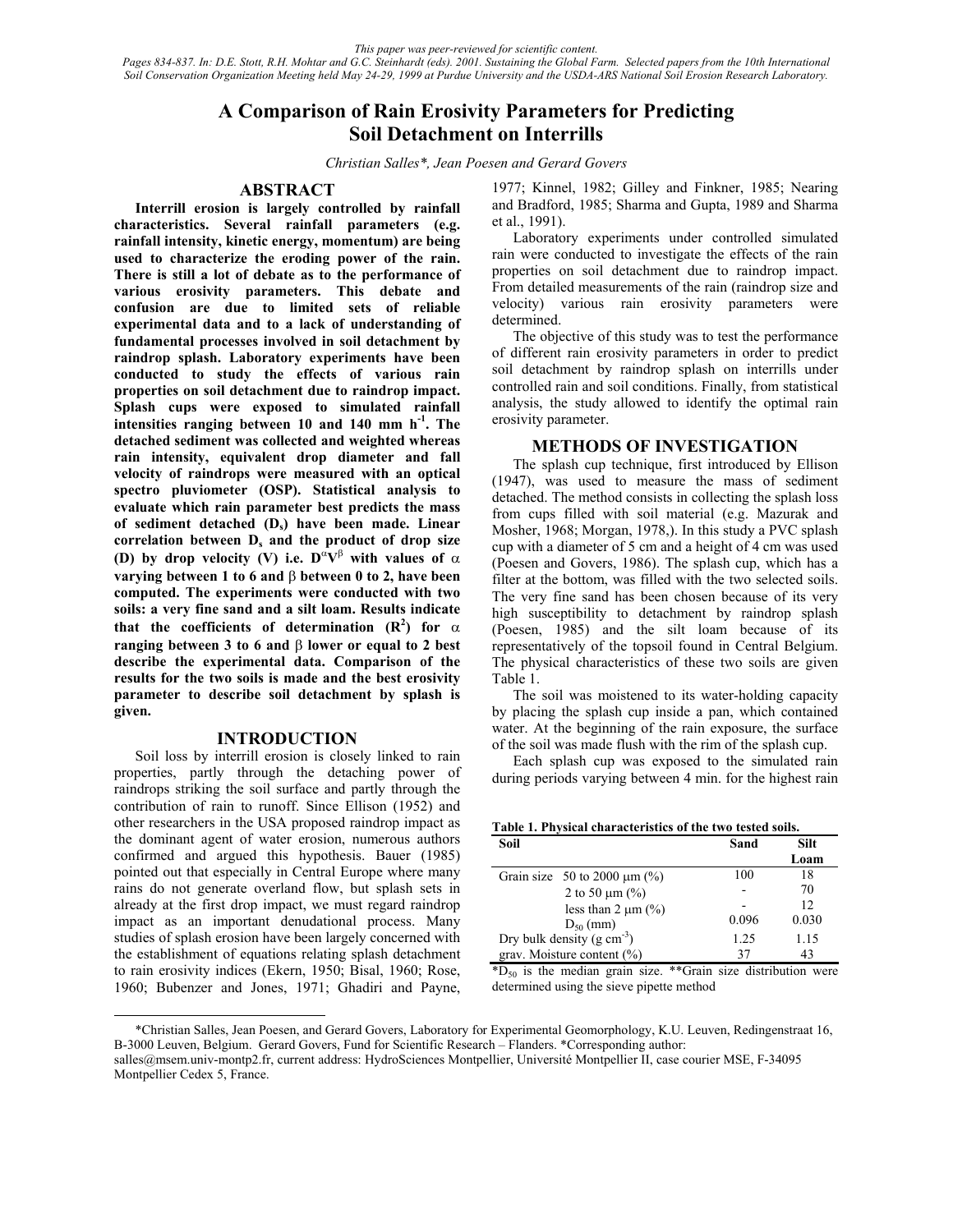intensity  $(142 \text{ mm h}^{-1})$  to 15 min. for the lowest rain intensity  $(10 \text{ mm/h}^{-1})$ . In order to collect the ejected sediment, the splash cup was placed inside an open cylindrical container. A beaker located at the output of the container collected the splashed sediment and the water. At the end of the experimental rain, the inner wall of the container was carefully cleaned with water. The sediment was dried in an oven and subsequently weighed. The mass of detached sediment per unit of exposed soil surface and time  $(D_s$ ; g m<sup>-2</sup> s<sup>-1</sup>) was calculated. For each rainfall intensity, six splash cups were exposed to the simulated rain.

Rain was simulated with a downward-oriented continuous nozzle spray system comparable to the one described by Parsons et al. (1998). A sprinkler system consisting of four nozzles (Lechler axial-flow cone jet nozzles) is located at the corners of a 50 cm rectangular frame. The nozzles were positioned 4.7 m above the soil surface. The nozzles were supplied by a water tank placed 2.8 m above. Rain intensity could be varied using four electric valves, which switched individual nozzles on or off. During our experiments, the following Lechler nozzles were used: one nozzle numbered 460.788 and three nozzles numbered 460.968. We took advantage of the non-uniformity of the rainfall intensity over the sprinkled area in order to select a wide range of rainfall intensities, i.e. from 10 to 140 mm  $h^{-1}$ .

The raindrop properties were measured using an Optical Spectro Pluviometer (Hauser et al., 1984 ; Salles et al., 1998 and Salles and Poesen, 1999). This device allows the real time measurement of the diameter and the fall velocity of raindrops. Two rain samples were taken in order to characterize drop size and fall velocity distributions. A first one before the exposure of the first splash cup and the second one just after the exposure of the sixth splash cup. Diameter and velocity for each detected raindrop were stored in a file.

From the raindrop diameter (D) and the fall velocity (V), erosivity indices ( $Er_{\alpha,\beta}$ ; expressed as a summation of power law functions of D and V) were calculated:

$$
Er_{\alpha,\beta} = C_{\alpha,\beta} \sum_{n} D^{\alpha} V^{\beta} \tag{1}
$$

where  $\alpha$  and  $\beta$  are integer values dependent of the rain parameter considered, n is the number of drops detected and  $C_{\alpha,\beta}$  are constants such that  $Er_{\alpha,\beta}$  expresses (when possible) a commonly used rain parameter.

For examples, with  $\alpha = 3$  and  $\beta = 0$ , Er<sub>30</sub> refers to the rainfall intensity suggested as a rain erosivity index by Nearing et al. (1989) and Govers (1991).  $C_{3,0}$  is equal to  $\pi$ /(6 S  $\Delta t$ ) where S is the sampling surface and  $\Delta t$  is the sampling time. The kinetic energy was suggested as a rain erosivity index (by e.g. Free, 1960 ; Bubenzer and Jones, 1971 ; Quansah, 1981 ; Poesen, 1985 and Morgan et al., 1998). Er<sub>3,2</sub> refers to kinetic energy with  $C_{3,2}$  equal to ρ π/(12 S ∆t) where ρ is the water density in standard conditions. Rose (1960), Park et al. (1983) and Styczen and Høgh-Schmidt (1988) reported the momentum of raindrop as an erosivity index. The momentum is expressed by Er<sub>3,1</sub> with C<sub>3,1</sub> equal to  $\rho \pi/(6 S \Delta t)$ .

In order to cover all the suggested erosivity indices in the literature we will consider  $Er_{\alpha,\beta}$  with  $\alpha$  varying between 1 to 6 and  $\beta$  between 0 to 2. From statistical analysis a comparison of the ability of rain properties to predict mass of detached sediment by raindrop impact has been conducted*.* Relationships between the mass of sediment detached by splash  $D_s$  and the index  $Er_{\alpha, \beta}$  were investigated and compared using linear regression. The retained criterion to compare the suitability of the index to express the ability of raindrops to detach soil was the coefficient of determination R<sup>2</sup> .



**Figure 1: Scatter plot of the mass of sand (solid line) and silt loam (dashed line) detached and splashed by raindrop impact (Ds) versus the rain erosivity parameter: momentum multiplied by the drop diameter (MD). Standard deviations are illustrated by the vertical bars. Relations obtained by linear regression are also plotted** 

# **RESULTS**

The  $\mathbb{R}^2$  values obtained for various  $\alpha$  and  $\beta$  values are reported in table 2a for the experiments with the fine sand and in table 2b for the experiments with the silt loam. General comments valid for both sand and silt loam soils are as follows i) there exists a very good correlation between  $Er_{\alpha,\beta}$  parameters and the mass of detached sediment (D<sub>s</sub>). ii) The inadequacy of the parameters  $Er_{1,k}$ and  $Er_{2k}$  to predict  $D_s$  whatever is the value of k. iii) Better values of  $R^2$  are obtained as long as  $\alpha$  is larger or equal to 3. The results confirm that the parameter that would come in mind intuitively, i.e. the mass of water, is a relevant parameter to predict soil detachment by raindrop splash. With  $\alpha$  larger or equal to 3 and whatever is the  $\beta$ value,  $R^2$  range from 0.93 to 0.98 for the sand and from 0.88 to 0.91 for the silt loam. It means that, statistically, the use of an erosivity index  $Er_{\alpha,\beta}$  with  $\alpha$  larger or equal to 3 and β varying from 0 to 2 is satisfying. Therefore, the erosivity parameters usually suggested such as rain erosivity indices, momentum  $(Er_{3.1})$  (Rose, 1960), rain intensity  $(Er_{3,0})$  (Smith and Wischmeier, 1957), kinetic energy  $(Er_{3,2})$  (e.g. Free, 1960 and Morgan et al. 1998), momentum multiplied by drop circumference  $(Er_{41})$  (Al-Durrah and Bradford, 1982) , KE per drop circumference (Er,5,1) (Meyer, 1965), KE multiplied by rain intensity or the square of the raindrop momentum  $(Er_{6,2})$  are statistically valid according to the retained criterion.

What distinguishes results for the silt loam soil from results for the sand is the lower correlation that exists between mass of detached sediment and  $Er_{\alpha,\beta}$  indices. This is, first of all, the consequence of the higher difficulty of operating always in the same experimental conditions with the silt loam in comparison with the sand. That was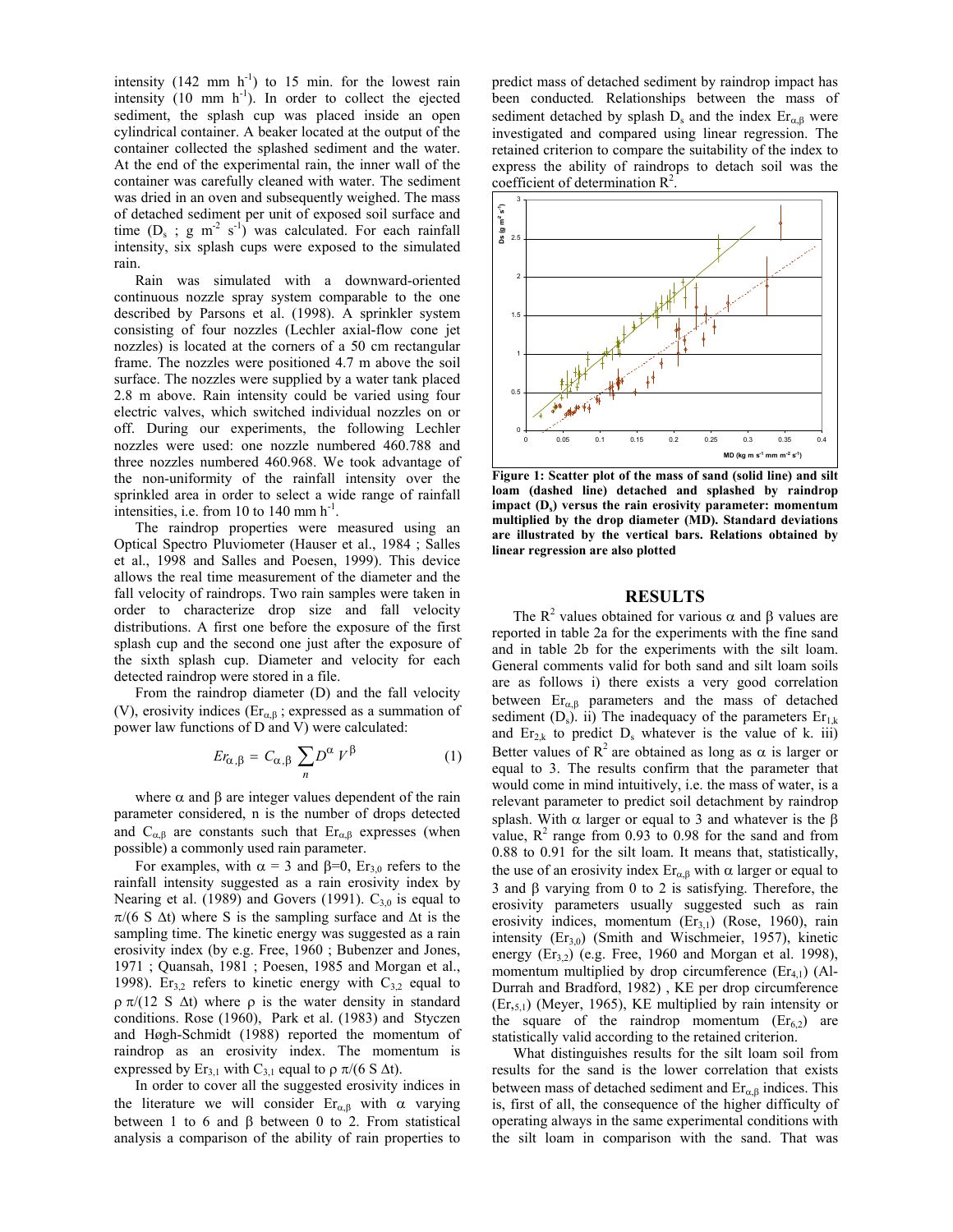Table  $2a$ : Coefficient of determination  $R^2$  of the linear fit regression **between the mass of detached sand**  $(D_s)$  **and the erosivity indices**  $Er_{\alpha,\beta}$ **<b>.**  $\alpha$ **is the exponent of diameter and** β **is the exponent of fall velocity.** 

|        |   | <i>a</i> values |       |       |       |       |       |
|--------|---|-----------------|-------|-------|-------|-------|-------|
|        |   |                 |       |       |       |       |       |
| values |   | 0.670           | 0.857 | 0.953 | 0.974 | 0.961 | 0.932 |
|        |   | 0.730           | 0.890 | 0.961 | 0.977 | 0.969 | 0.948 |
|        | ◠ |                 | 0.885 | 0.958 | 0.973 | 0.967 | 0.947 |

Table 2b: Coefficient of determination  $(R^2)$  of the linear fit regression between the mass of detached silt loam (D<sub>s</sub>) and the erosivity indices **Er**<sub>α,β</sub>**.**  $\alpha$  is the exponent of diameter and  $\beta$  is the exponent of fall velocity.

|        | <i>a</i> values |       |       |       |       |       |
|--------|-----------------|-------|-------|-------|-------|-------|
|        |                 |       |       |       |       |       |
| values | 0.522           | 0.758 | 0.879 | 0.911 | 0.907 | 0.894 |
|        | 0.580           | 0.800 | 0.893 | 0.911 | 0.904 | 0.890 |
|        | 0.563           | 0.806 | 0.899 | 0.912 | 0.900 | 0.882 |

already indicated by the higher standard deviation of  $D_s$ for the silt loam. Secondly, due to the composition of the silt loam, the detachment mechanisms involved with this soil and the behaviour of this soil under rain condition are more complex.

Notwithstanding the fact that the coefficients of determination are not statistically different at a 99% confidence interval, an attempt is made to select a rain erosivity index that best predicts the sediment detachment during our experiments. The best one that predicts the mass of detached sand is  $Er_{4,1}$ , i.e the momentum multiplied by the drop diameter and for the silt loam soil both  $Er_{4,0}$ ,  $Er_{4,1}$  and  $Er_{4,2}$  are equal in predicting the mass of detached sediment. Relations between splash detachment  $D_s$  (g m<sup>-2</sup> s<sup>-1</sup>) and the index (noted MD because  $Er_{41}$  is the raindrop momentum M multiplied by the drop diameter D) are plotted in figure 2 for both soils. The respective equations of the fitted curve are:

$$
D_s = 8.29 \text{ (MD)} + 0.09 \quad \text{for the sand} \tag{2}
$$

$$
D_s = 6.59 \, (MD) - 0.18
$$
 for the slit loan (3)

with  $D_s$  (g m<sup>-2</sup> s<sup>-1</sup>) and the product MD expressed in (kg m  $s^{-1}$  mm)  $(m^{-2} s^{-1})$ .

## **CONCLUSIONS**

For a saturated fine sand and a saturated silt loam, all rain parameters of the form  $Er_{α,β}$  with α in the range 3 to 6 and  $\beta$  lower or equal to 2 are capable to describe soil detachment by raindrop splash (i.e momentum, kinetic energy or a combination of these indices with the drop diameter or the drop section) reasonably well. An optimum in the determination coefficient between mass of splashed sediment and the index  $\text{Er}_{\alpha,\beta}$  was obtained for  $\alpha$ equal to 4 and  $β$  equal to 1. The analysis suggests that momentum multiplied by the drop diameter (MD) is the best erosivity parameter to predict soil detachment.

# **ACKNOWLEDGEMENTS**

This study would not have been possible without the OSP which is owned by the Centre d'Etude de l'Environnement Terrestre et Planétaire in Paris, a CNRS laboratory. The first author is carrying out this work as part of a Community Training Project financed by the European Commission under the Training and Mobility of Researchers programme (contract no. ERBFMBICT 611631). Jos Meersmans is thanked for his technical support.

## **REFERENCES**

- Al-Durrah, M.M. and J.M. Bradford. 1982. The mechanism of raindrop splash on soil surfaces. Soil Sci. Soc. Am. J., 46: 1086-1090.
- Bauer, B. 1985. Contribution of splash to soil erosion by water, In: Soil Conservation and Productivity. IV International Conference on Soil Conservation. Pla Sentis, I. (ed.), Maracay-Venezuela, pp. 82-93.
- Bisal, F. 1960. The effect of raindrop size and impact velocity on sand splash. Can. J. Soil Science, 40: 242- 245.
- Bubenzer, G.D. and B.A. Jones. 1971. Drop size and impact velocity effects on the detachment of soils under simulated rainfall. Trans. ASAE, 14: 625-628.
- Ekern, P.C. 1950. Raindrop impact as the force initiating soil erosion. Soil Sci. Soc. Amer. Proc., 15: 7-10.
- Ellison, W.D. 1952. Raindrop energy and soil erosion. Empire J. Exp. Agr., 20: 81-97.
- Ellison, W.D. 1947. Soil erosion studies. Agr. Eng., 28: Part I, 145-146; Part II, 197-201; Part III, 245- 248; Part IV, 297-300; Part V, 349-351,353.
- Free, G.R. 1960. Erosion characteristics of rainfall. Agr. Eng., 41(1): 447-449, 455.
- Ghadiri, H. D. and Payne. 1977. Raindrop impact stress and the breakdown of soil crumbs. J. Soil Science, 28: 247-258.
- Gilley, J.E. and S.C. Finkner. 1985. Estimating soil detachment caused by raindrop impact. Trans. ASAE, 28: 140-146.
- Govers, G. 1991. Spatial and temporal variations in splash detachment: A field study. Catena, Suppl. 20: 15-24.
- Hauser, D., P. Amayenc, B., Nutten and P. Waldteufel. 1984. A new optical instrument for simultaneous measurement of raindrop diameter and fall speed distributions. J. Atmos. Oceanic Technol., 1(3): 256- 269.
- Kinnel, P.I.A. 1982. Laboratory studies on the effect of drop size on splash erosion. J. Agri. Engr. Reseearch, 27: 431-439.
- Mazurak, A.P. and Mosher, P.N., 1968. Detachment of soil particles in simulated rainfall. Soil Sci. Soc. Am. Proc., 34: 798-800.